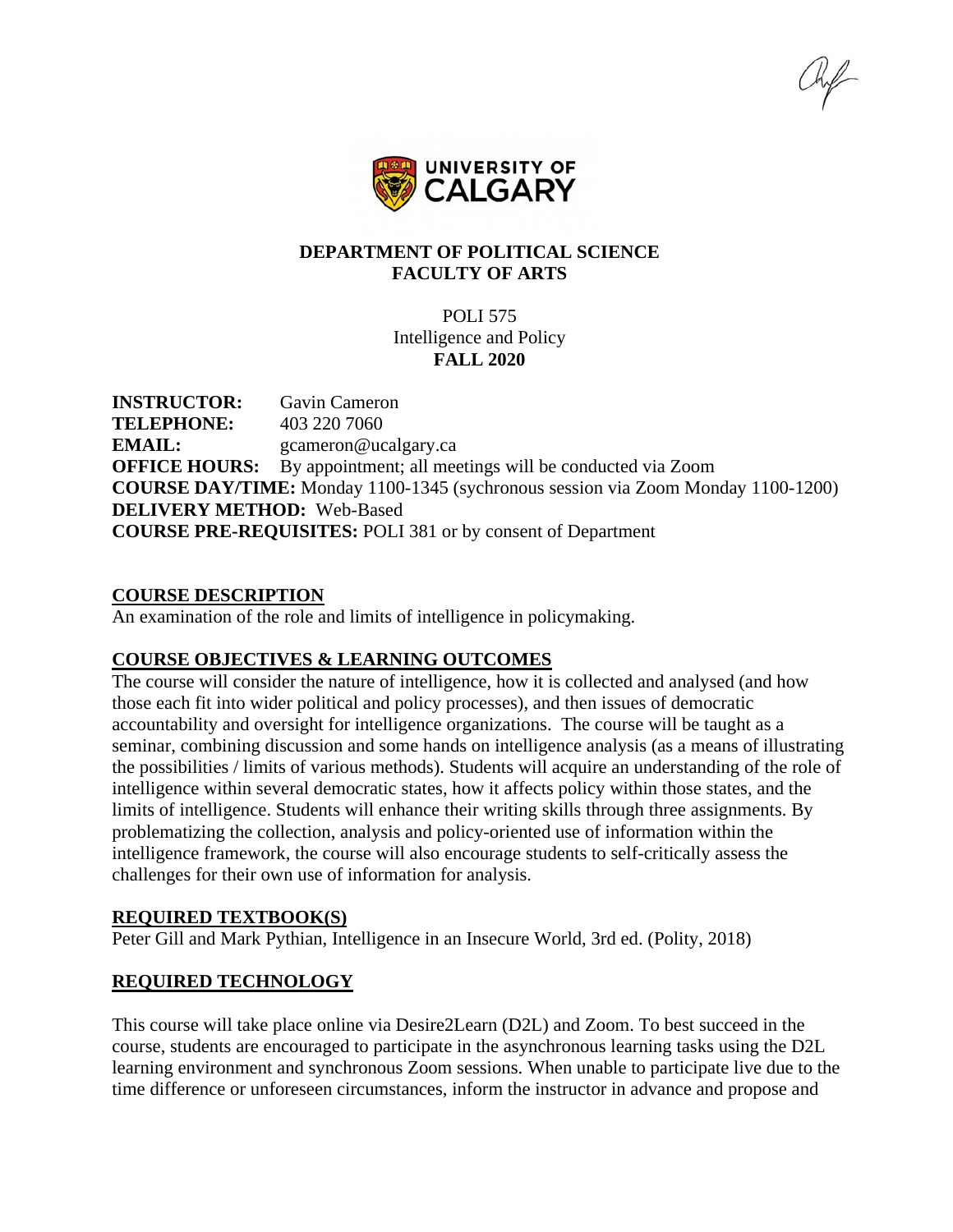implement propose an alternative participation activity (e.g., watch the lecture recordings and actively contribute to the follow-up online discussion).

There will be 11 synchronous Zoom sessions throughout the term (MT 1100-1200 on September 14, 21, 28, October 5, 19, 26, November 2, 16, 23, 30 and December 7).

In order to successfully engage in their learning experiences at the University of Calgary, students taking online, remote and blended courses are required to have reliable access to the following technology:

· A computer with a supported operating system, as well as the latest security, and malware updates;

- · A current and updated web browser;
- · Webcam (built-in or external);
- · Microphone and speaker (built-in or external), or headset with microphone;
- · Current antivirus and/or firewall software enabled;
- · Broadband internet connection.

Most current laptops will have a built-in webcam, speaker and microphone.

#### **COURSE COMPONENT WEIGHTS AND DUE DATES**

| <b>COMPONENT</b>      | WEIGHTING | <b>DUE DATES</b> |
|-----------------------|-----------|------------------|
| Short Assignment #1   | 20%       | October 19       |
| Short Assignment #2   | 20%       | November 2       |
| <b>Research Paper</b> | 40%       | November 23      |
| Participation         | 20%       | Weekly           |
|                       |           |                  |
| Total                 | 00%       |                  |

If a student misses a required course component, please get in touch the instructor as soon as possible.

#### **COURSE SCHEDULE & TOPICS**

The following two books are helpful for multiple topics within the course:

Mark Lowenthal, Intelligence from Secrets to Policy (CQ Press, 2020) – earlier editions are all fine, but page numbers will vary.

Loch Johnson and James Wirtz (eds.) Intelligence: The Secret World of Spies – An Anthology (OUP, 2014) – 4th edition (older editions are also ok)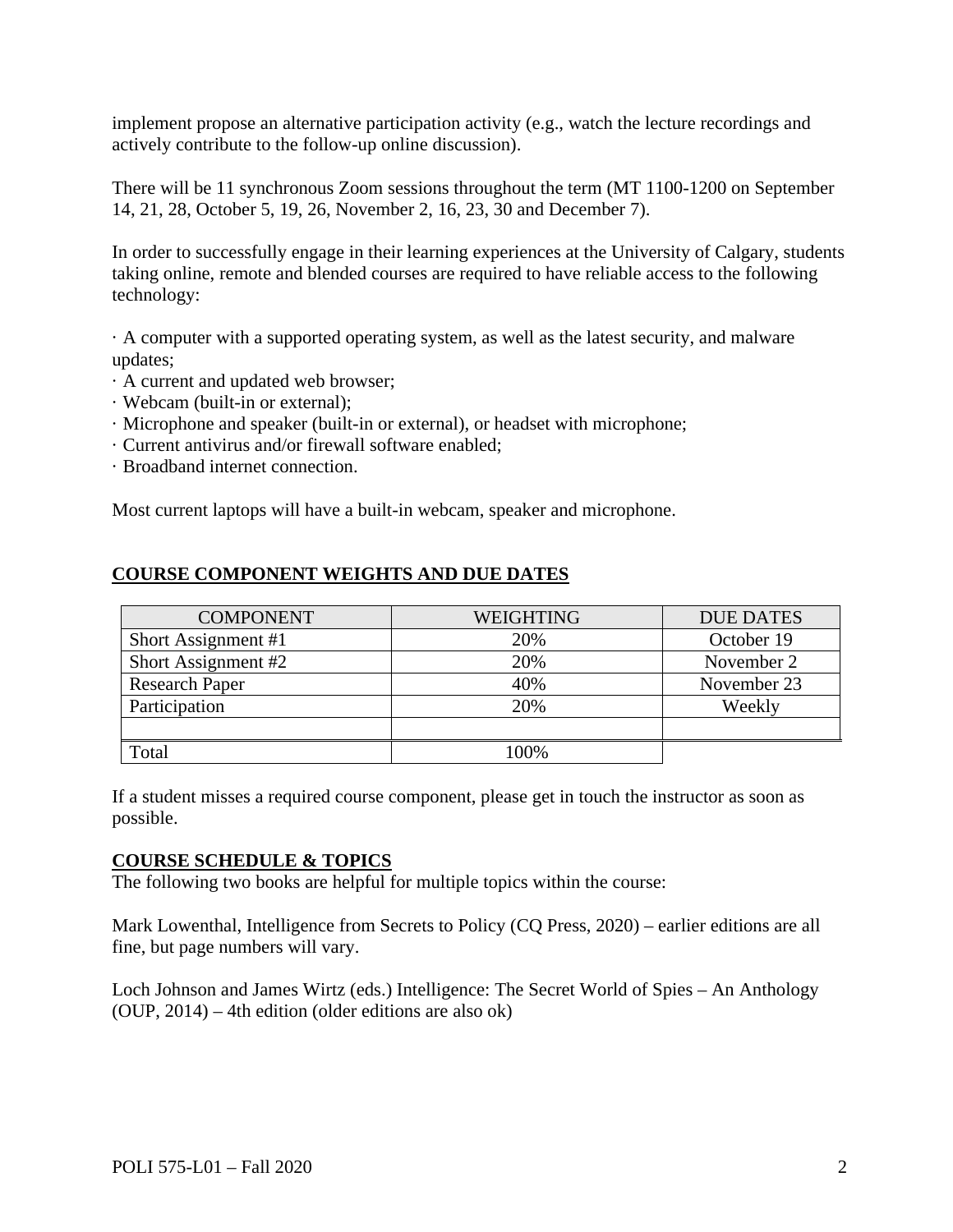Earlier editions of both books are available online in the UCalgary Library.

All of the major Canadian, UK and US intelligence organizations have extensive websites that you can and should explore for additional information.

Unless otherwise noted below, all journal articles listed are available online via the UCalgary library.

| <b>DATE</b>         | <b>TOPIC</b>                                                                                                                                      | <b>READINGS</b>                                                                                                                                                                                                                                                      |
|---------------------|---------------------------------------------------------------------------------------------------------------------------------------------------|----------------------------------------------------------------------------------------------------------------------------------------------------------------------------------------------------------------------------------------------------------------------|
| September<br>14     | What is<br>Intelligence?                                                                                                                          | Gill & Phythian Chapters $1 & 2$<br>Lowenthal Chapter 1                                                                                                                                                                                                              |
|                     |                                                                                                                                                   | Michael Warner, "Wanted: A Definition of 'Intelligence'"<br>Studies in Intelligence, 46/3 (2002) available at:<br>http://www2.warwick.ac.uk/fac/soc/pais/staff/aldrich/vigilant/war<br>ner.wanted.pdf                                                                |
|                     |                                                                                                                                                   | Michael Warner, "Fragile & Provocative: Notes on Secrecy &<br>Intelligence" Intelligence and National Security 27/2 (2012) pp.<br>223-40                                                                                                                             |
| September           | Who does                                                                                                                                          | Gill and Phythian Chapter 3                                                                                                                                                                                                                                          |
| 21<br>intelligence? | Philip Davies, "Ideas of Intelligence: Divergent National<br>Concepts and Institutions" Harvard International Review 24/3<br>$(2002)$ , pp. 62-66 |                                                                                                                                                                                                                                                                      |
|                     |                                                                                                                                                   | Gustavo Díaz Matey, "The Use of Intelligence in the Private<br>Sector" International Journal of Intelligence &<br>Counterintelligence 26/2 (2013) pp. 272-87                                                                                                         |
|                     |                                                                                                                                                   | John A. Gentry, "Toward a Theory of Non-State Actors'<br>Intelligence" Intelligence and National Security 31/4 (2016) pp.<br>465-489                                                                                                                                 |
|                     |                                                                                                                                                   | Karen Lund Petersen & Vibeke Schou Tjalve, Intelligence<br>expertise in the age of information sharing: public-private<br>'collection' and its challenges to democratic control and<br>accountability, Intelligence and National Security, 33:1 (2018),<br>pp. 21-35 |
|                     |                                                                                                                                                   | David Strachan-Morris, Developing theory on the use of<br>intelligence by non-state actors: five case studies on insurgent<br>intelligence, Intelligence and National Security, 34:7 (2019), pp.<br>980-984                                                          |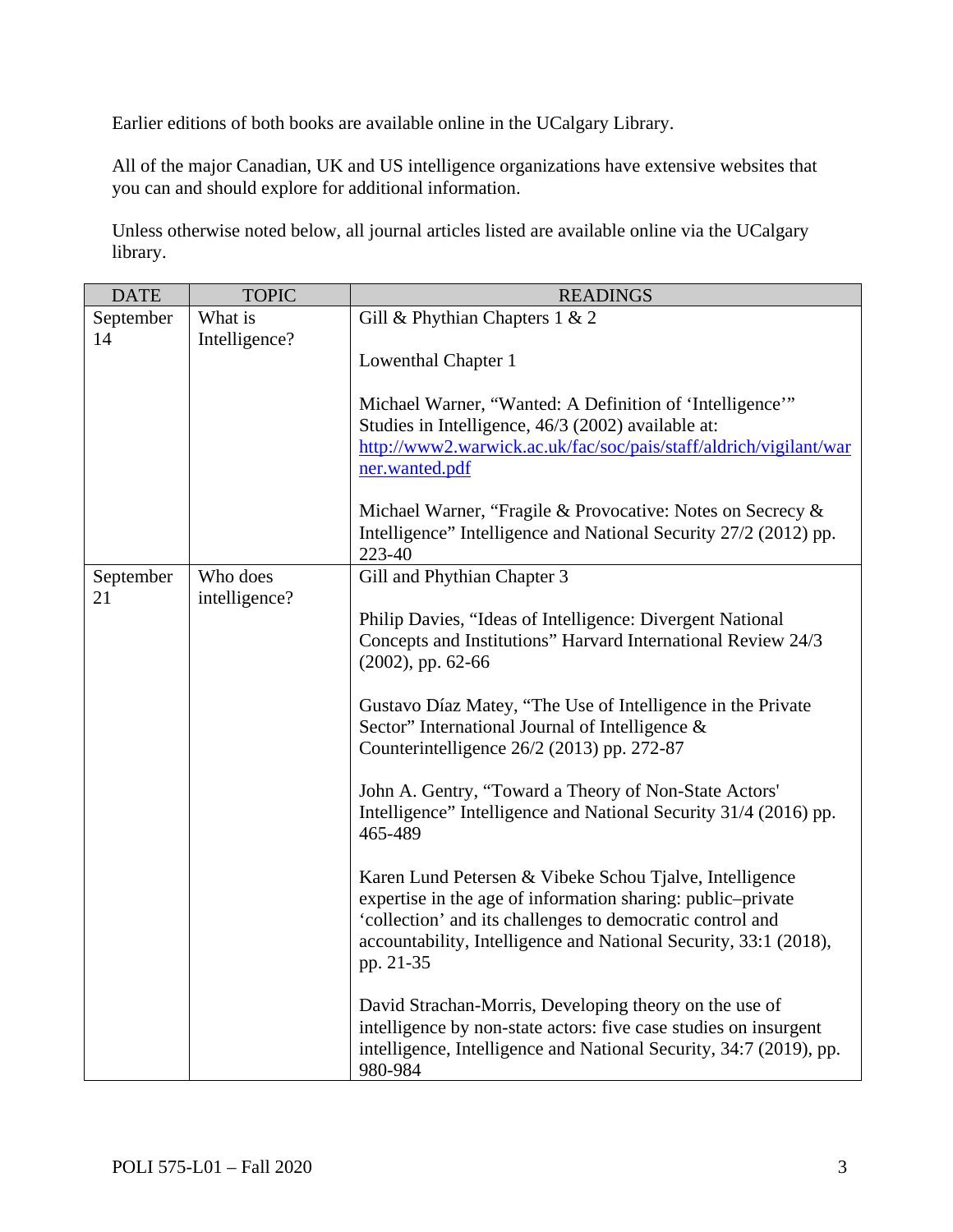|           |                                                       | Filippa Lentzos, Michael S. Goodman & James M. Wilson,<br>Health Security Intelligence: engaging across disciplines and<br>sectors, Intelligence and National Security, 35:4 (2020), pp. 465-<br>476                                                                            |  |  |
|-----------|-------------------------------------------------------|---------------------------------------------------------------------------------------------------------------------------------------------------------------------------------------------------------------------------------------------------------------------------------|--|--|
| September | Intelligence                                          | Lowenthal Chapter 3                                                                                                                                                                                                                                                             |  |  |
| 28        | communities in<br>Australia, Canada,<br>the UK and US | "The organization of the US intelligence community" Johnson $\&$<br>Wirtz Epilogue                                                                                                                                                                                              |  |  |
|           |                                                       | Peter Chalk & William Rosenau Confronting the "Enemy"<br>Within": Secret Intelligence, Policing and Counterterrorism in<br>Four Democracies, RAND Available online at:<br>http://www.rand.org/pubs/monographs/MG100.html                                                        |  |  |
|           |                                                       | Stuart Farson & Nancy Teeple, "Increasing Canada's Foreign<br>Intelligence Capability: Is it a Dead Issue?" Intelligence and<br>National Security, Vol 30, No. 1 (2015), pp. 47-76                                                                                              |  |  |
|           |                                                       | Martin Rudner "Canada's Communications Security<br>Establishment, Signals Intelligence and Counterterrorism,"<br>Intelligence and National Security, Vol. 22, No. 4 (August,<br>2007), pp. 473-490.                                                                             |  |  |
|           |                                                       | S. Lander, "International intelligence cooperation: An inside<br>perspective" Cambridge Review of International Affairs 17/3<br>$(2004)$ , pp. 481-93.                                                                                                                          |  |  |
|           |                                                       | James Cox, Canada and the Five Eyes Intelligence Community,<br>Strategic Studies Working Group Papers, Canadian International<br>Council, December 2012 Available online at:<br>http://opencanada.org/wp-content/uploads/2012/12/SSWG-Paper-<br>James-Cox-December-2012.pdf.pdf |  |  |
|           |                                                       | David Martin Jones, Intelligence and the management of national<br>security: the post 9/11 evolution of an Australian National<br>Security Community, Intelligence and National Security, 33:1<br>$(2018)$ , pp. 1-20                                                           |  |  |
| October 5 | The intelligence                                      | Lowenthal Chapters 4, 9                                                                                                                                                                                                                                                         |  |  |
|           | cycle and the<br>policy process                       | Arthur Hulnick, "The intelligence cycle" Johnson & Wirtz<br>Chapter 5                                                                                                                                                                                                           |  |  |
|           |                                                       | James Wirtz, "The intelligence-policy nexis" Johnson & Wirtz<br>Chapter 16                                                                                                                                                                                                      |  |  |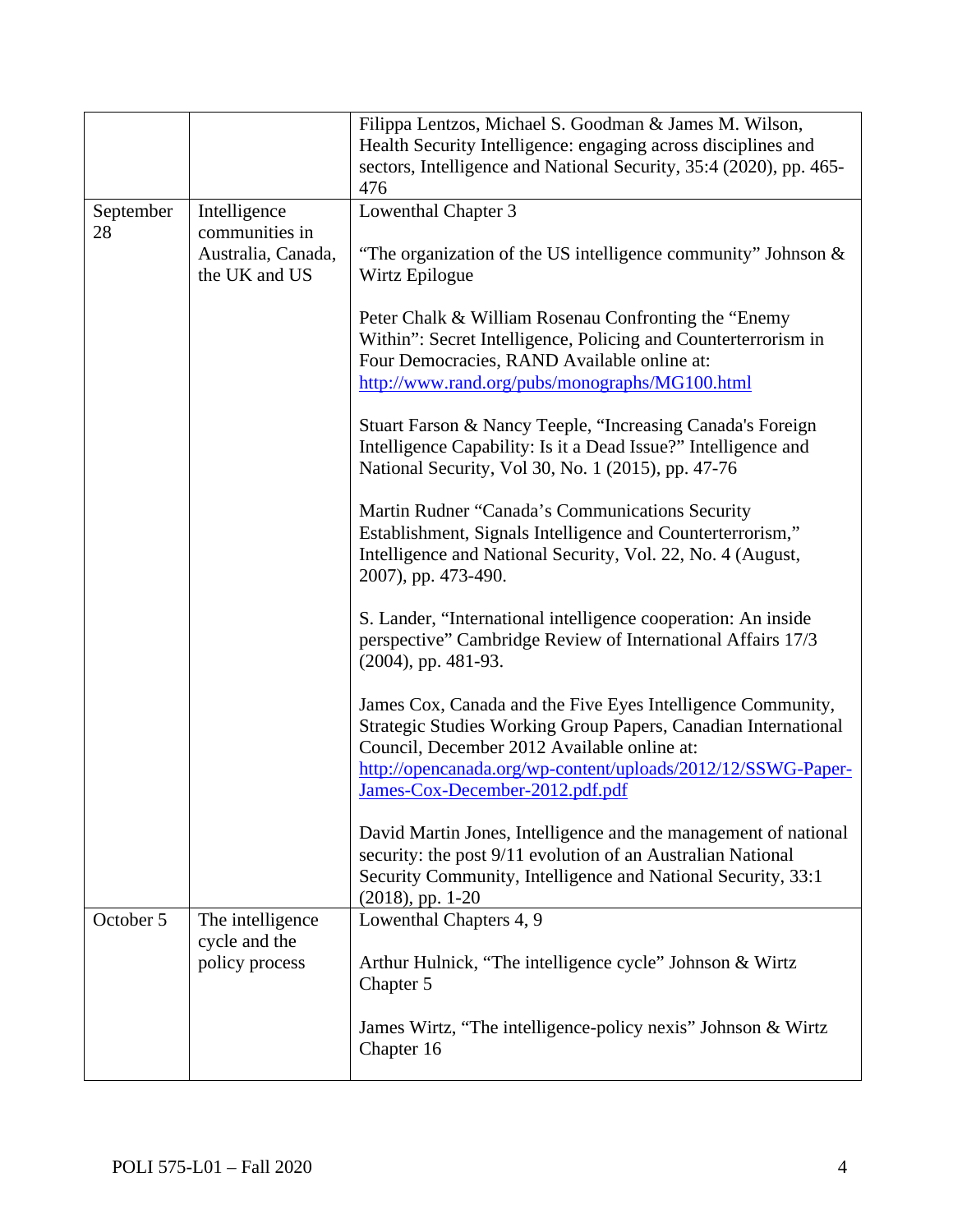|            |                                     | Jack Davis, "Intelligence Analysts and Policymakers" Johnson &<br>Wirtz Chapter 13                                                                                                                 |
|------------|-------------------------------------|----------------------------------------------------------------------------------------------------------------------------------------------------------------------------------------------------|
|            |                                     | Mark Lowenthal, "Tribal Tongues: Intelligence Consumers,<br>Intelligence Producers" Johnson & Wirtz Chapter 14                                                                                     |
|            |                                     | Glenn Hastedt, "The Politics of Intelligence and the Politicization<br>of Intelligence: The American Experience" Intelligence and<br>National Security 28/1 (2013) pp. 5-31                        |
|            |                                     | Stephen Marrin, "Rethinking Analytic Politicization" Intelligence<br>and National Security 28/1 (2013) pp. 32-54                                                                                   |
|            |                                     | John A. Gentry. "Truth" as a Tool of the Politicization of<br>Intelligence, International Journal of Intelligence and<br>CounterIntelligence, 32:2 (2019), pp. 217-247                             |
| October 12 | <b>THANKSGIVING</b><br>- NO CLASSES |                                                                                                                                                                                                    |
| October 19 | Collection $1 -$<br>HUMINT &        | Gill and Phythian Chapter 4                                                                                                                                                                        |
|            | <b>OSINT</b>                        | Lowenthal Chapter 5                                                                                                                                                                                |
|            |                                     | Frederick Hirtz, "Human source intelligence" Johnson & Wirtz<br>Chapter 7                                                                                                                          |
|            |                                     | Stephen Mercado, "Open source intelligence" Johnson & Wirtz<br>Chapter 8                                                                                                                           |
|            |                                     | Bowman H. Miller, Open Source Intelligence (OSINT): An<br>Oxymoron?, International Journal of Intelligence and<br>CounterIntelligence, 31:4 (2018), pp. 702-719                                    |
| October 26 | Collection $2 -$                    | Gill and Phythian Chapter 4                                                                                                                                                                        |
|            | <b>SIGINT &amp; IMINT</b>           | Lowenthal Chapter 5                                                                                                                                                                                |
|            |                                     | Michael Warner, "Technology and intelligence" Johnson & Wirtz<br>Chapter 6                                                                                                                         |
|            |                                     | Mathew Aid, "All Glory is Fleeting: Sigint and the Fight against<br>international terrorism" Intelligence & National Security 18/4<br>(Winter 2003), pp. 72-120                                    |
|            |                                     | John A. Gentry, Selective SIGINT: Collecting Communications<br>Intelligence While Protecting One's Own, International Journal<br>of Intelligence and CounterIntelligence, 32:4 (2019), pp. 647-676 |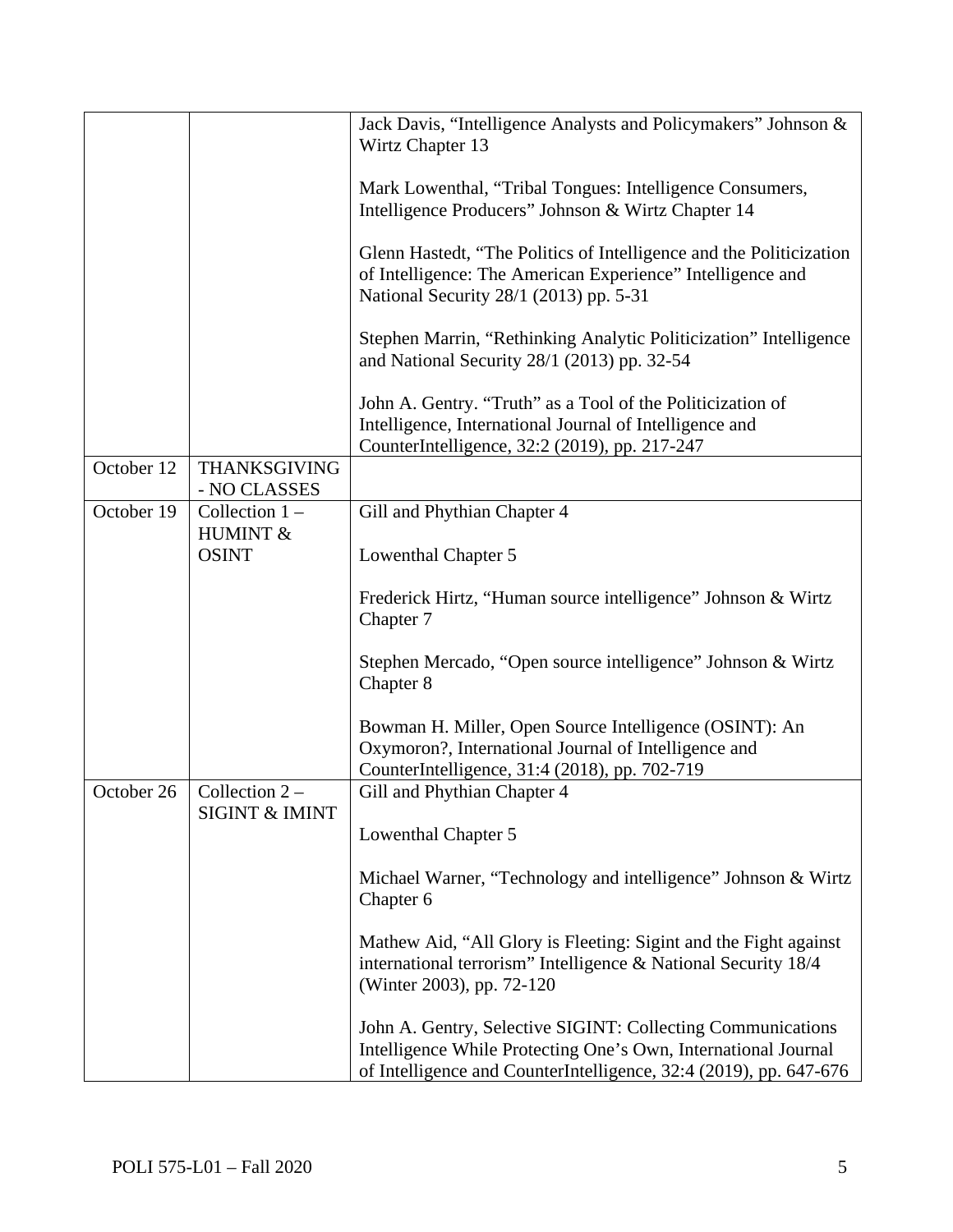| November<br>2 | Game #1 -<br>Collection |                                                                                                                                                                          |
|---------------|-------------------------|--------------------------------------------------------------------------------------------------------------------------------------------------------------------------|
| November      | November $8-14$ –       |                                                                                                                                                                          |
| 9             | <b>READING DAYS</b>     |                                                                                                                                                                          |
|               | - NO CLASSES            |                                                                                                                                                                          |
| November      | Analysis                | Gill and Phythian Chapter 5                                                                                                                                              |
| 16            |                         |                                                                                                                                                                          |
|               |                         | Lowenthal Chapter 6                                                                                                                                                      |
|               |                         | Richard Betts, "Surprise despite warning: Why sudden attacks<br>succeed" Political Science Quarterly 95/4 (1980), pp. 551-72                                             |
|               |                         | Robert Blackwill and Jack Davis, "A Policymaker's Perspective<br>on Intelligence Analysis" Johnson & Wirtz Chapter 11                                                    |
|               |                         | Jeffrey Friedman & Richard Zeckhauser, "Assessing Uncertainty<br>in Intelligence" Intelligence and National Security 27/6 (2012)<br>pp. 824-47                           |
|               |                         | Stephen Marrin, "Is Intelligence Analysis an Art or a Science?"<br>International Journal of Intelligence & Counterintelligence 25/3<br>$(2012)$ pp. 527-45               |
|               |                         | Mark Lowenthal, "A Disputation on Intelligence Reform and<br>Analysis: My 18 Theses" International Journal of Intelligence &<br>Counterintelligence 26/1 (2013) pp. 31-7 |
|               |                         | David Omand, Reflections on Intelligence Analysts and<br>Policymakers, International Journal of Intelligence and<br>CounterIntelligence, 33:3 (2020), pp. 471-482        |
| November      | Intelligence            | Gill and Phythian Chapter 7                                                                                                                                              |
| 23            | failures & Iraq         | Daniel Byman, "Strategic surprise and the September 11 attack",<br>Annual Review of Political Science 8 (2005), pp. 145-170.                                             |
|               |                         | James Wirtz, "Déjà vu? Comparing Pearl Harbour and September<br>11" Harvard International Review 24/3 (2002) pp. 73-77.                                                  |
|               |                         | Amy Zegart, "The Cuban Missile Crisis as Intelligence Failure"<br>Policy Review (October/November 2012) pp. 23-39                                                        |
|               |                         | Richard Betts, "Analysis, War, and Decision: Why Intelligence<br>Failures are Inevitable" Johnson & Wirtz Chapter 10                                                     |
|               |                         | Mark Jensen, "Intelligence Failures: What Are They Really &                                                                                                              |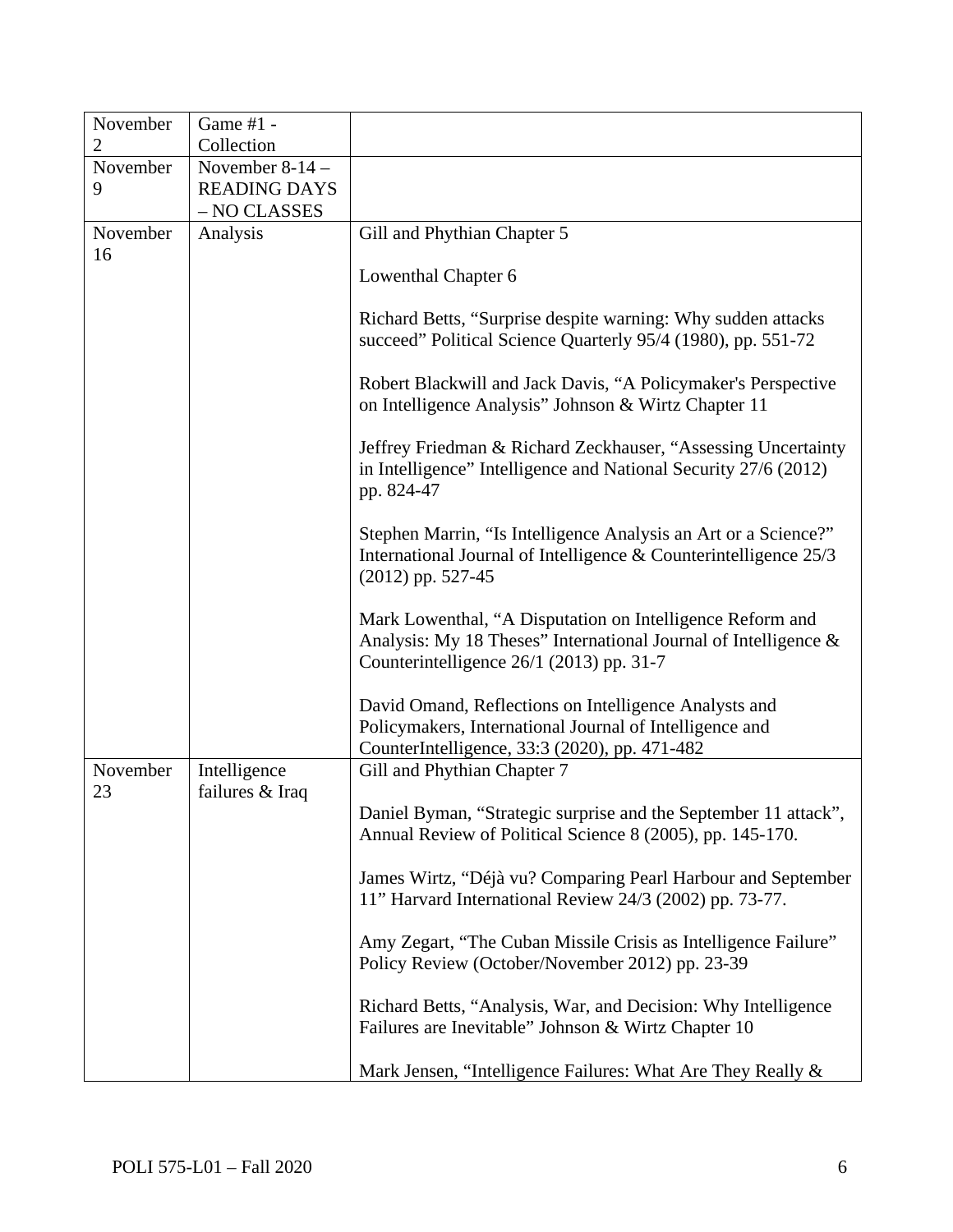|          |                    | What Do We Do About Them?" Intelligence and National                                                                                                                                                                                                                                                                               |
|----------|--------------------|------------------------------------------------------------------------------------------------------------------------------------------------------------------------------------------------------------------------------------------------------------------------------------------------------------------------------------|
|          |                    | Security 27/2 (2012) pp. 261-282                                                                                                                                                                                                                                                                                                   |
|          |                    |                                                                                                                                                                                                                                                                                                                                    |
|          |                    | Ehud Eiran, "The Three Tensions of Investigating Intelligence                                                                                                                                                                                                                                                                      |
|          |                    | Failures"                                                                                                                                                                                                                                                                                                                          |
|          |                    | Intelligence and National Security 31/4 (2016) pp. 598-618                                                                                                                                                                                                                                                                         |
|          |                    |                                                                                                                                                                                                                                                                                                                                    |
|          |                    | Peter Gill, Explaining Intelligence Failure: Rethinking the Recent                                                                                                                                                                                                                                                                 |
|          |                    | Terrorist Attacks in Europe, International Journal of Intelligence                                                                                                                                                                                                                                                                 |
|          |                    | and CounterIntelligence, 33:1 (2020), pp. 43-67                                                                                                                                                                                                                                                                                    |
|          |                    |                                                                                                                                                                                                                                                                                                                                    |
|          |                    | Daniel Byman, "Intelligence and its critics" Studies in Conflict                                                                                                                                                                                                                                                                   |
|          |                    | and Terrorism,                                                                                                                                                                                                                                                                                                                     |
|          |                    |                                                                                                                                                                                                                                                                                                                                    |
|          |                    | http://www.tandfonline.com/doi/full/10.1080/1057610X.2015.11                                                                                                                                                                                                                                                                       |
|          |                    | 08086                                                                                                                                                                                                                                                                                                                              |
|          |                    |                                                                                                                                                                                                                                                                                                                                    |
|          |                    | Richard Aldrich, "Whitehall and the Iraq War: The UK's Four                                                                                                                                                                                                                                                                        |
|          |                    | Intelligence Enquiries" Irish Studies in International Affairs 16                                                                                                                                                                                                                                                                  |
|          |                    | (2005) pp. 73-88 available at:                                                                                                                                                                                                                                                                                                     |
|          |                    | https://www.jstor.org/stable/30001936                                                                                                                                                                                                                                                                                              |
|          |                    |                                                                                                                                                                                                                                                                                                                                    |
|          |                    | Philip Flood, Report of the Inquiry into Australian Intelligence                                                                                                                                                                                                                                                                   |
|          |                    | Agencies, July 31 2004 available at:                                                                                                                                                                                                                                                                                               |
|          |                    | http://www.pmc.gov.au/publications/intelligence_inquiry/                                                                                                                                                                                                                                                                           |
|          |                    |                                                                                                                                                                                                                                                                                                                                    |
|          |                    | Robert Jervis, "Reports, Politics and Intelligence Failures: The                                                                                                                                                                                                                                                                   |
|          |                    | case of Iraq" Journal of Strategic Studies 29/1 (2006) pp. 3-52.                                                                                                                                                                                                                                                                   |
| November | Game $#2 -$        |                                                                                                                                                                                                                                                                                                                                    |
| 30       | Intelligence and   |                                                                                                                                                                                                                                                                                                                                    |
|          | Democracy          |                                                                                                                                                                                                                                                                                                                                    |
| December | Oversight, Budget, | Gill and Phythian Chapter 6, 8 and 9                                                                                                                                                                                                                                                                                               |
| 7        | Democracy and      |                                                                                                                                                                                                                                                                                                                                    |
|          | the Future         | Lowenthal Chapters 10-14                                                                                                                                                                                                                                                                                                           |
|          |                    |                                                                                                                                                                                                                                                                                                                                    |
|          |                    | M.C Ott, "Partisanship and the decline of intelligence oversight"                                                                                                                                                                                                                                                                  |
|          |                    |                                                                                                                                                                                                                                                                                                                                    |
|          |                    |                                                                                                                                                                                                                                                                                                                                    |
|          |                    |                                                                                                                                                                                                                                                                                                                                    |
|          |                    |                                                                                                                                                                                                                                                                                                                                    |
|          |                    |                                                                                                                                                                                                                                                                                                                                    |
|          |                    |                                                                                                                                                                                                                                                                                                                                    |
|          |                    |                                                                                                                                                                                                                                                                                                                                    |
|          |                    |                                                                                                                                                                                                                                                                                                                                    |
|          |                    |                                                                                                                                                                                                                                                                                                                                    |
|          |                    | parliamentary committees: comparing intelligence oversight                                                                                                                                                                                                                                                                         |
|          |                    | International Journal of Intelligence and Counterintelligence,<br>Spring 2003 16/1, pp. 69-94<br>Andrew Defty, Coming in from the cold: bringing the<br>Intelligence and Security Committee into Parliament, Intelligence<br>and National Security, 34:1 (2019), pp. 22-37<br>Andrew Defty, From committees of parliamentarians to |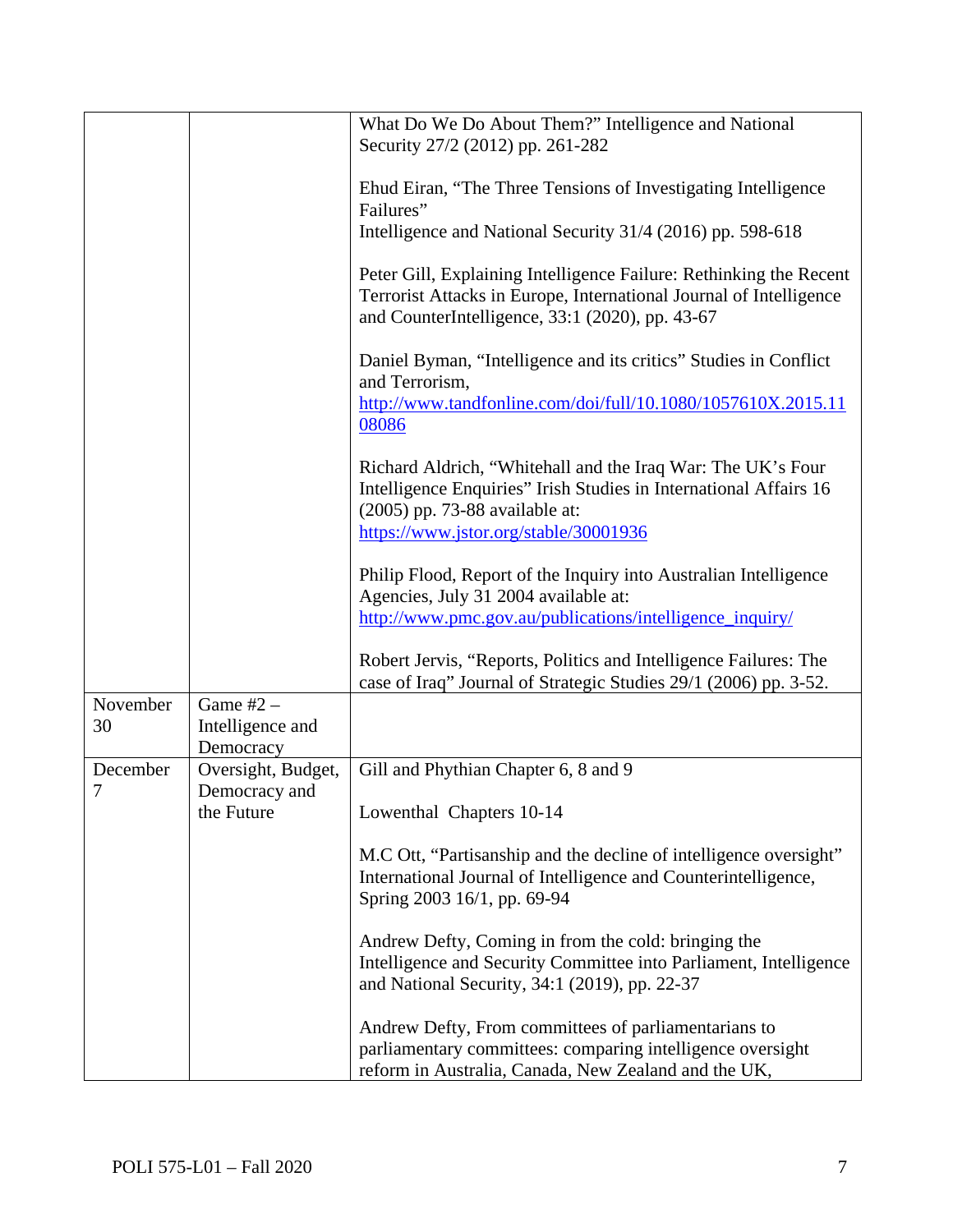|          |                     | Intelligence and National Security, 35:3 (2020), pp. 367-384                                                                                                                                                     |
|----------|---------------------|------------------------------------------------------------------------------------------------------------------------------------------------------------------------------------------------------------------|
|          |                     | Ian Leigh, "Rebalancing Rights & National Security: Reforming<br>UK Intelligence Oversight a Decade After 9/11" Intelligence and<br>National Security 27/5 (2012) pp. 722-738                                    |
|          |                     | Kate Martin, "Domestic intelligence and civil liberties" SAIS<br>Review 24/1 (2004), pp. 7-21                                                                                                                    |
|          |                     | Security Intelligence Review Committee (SIRC) Annual Reports<br>are available at: http://www.sirc-csars.gc.ca/anrran/index-<br>eng.html                                                                          |
|          |                     | Gregory Treverton, "Intelligence: Welcome to the American<br>Government" Johnson and Wirtz Chapter 28                                                                                                            |
|          |                     | Frederick Hitz, "Unleashing the Rogue Elephant: September 11<br>and Letting the CIA Be the CIA" Johnson & Wirtz Chapter 28                                                                                       |
|          |                     | Claudia Hillebrand, "The Role of News Media in Intelligence<br>Oversight" Intelligence and National Security 27/5 (2012) pp.<br>689-706                                                                          |
|          |                     | Gerard Hughes & Kristian Stoddart, "Hope & Fear: Intelligence<br>and the Future of Global Security a Decade after 9/11"<br>Intelligence and National Security 27/5 (2012) pp. 625-652                            |
|          |                     | Julian Richards, "Intelligence Dilemma? Contemporary Counter-<br>terrorism in a Liberal Democracy Intelligence and National<br>Security 27/5 (2012) pp. 761-80                                                   |
|          |                     | Joshua Rovner, "Intelligence in the Twitter Age" International<br>Journal of Intelligence & Counterintelligence $26/2$ (2013) pp.<br>260-71                                                                      |
|          |                     | Jeffrey Roy, "Secrecy, Security and Digital Literacy in an Era of<br>Meta-Data: Why the Canadian Westminster Model Falls Short"<br>Intelligence and National Security 31/1 (2016) pp. 95-117                     |
|          |                     | Adam Diderichsen & Kira Vrist Rønn, Intelligence by consent:<br>on the inadequacy of Just War Theory as a framework for<br>intelligence ethics, Intelligence and National Security, 32:4<br>$(2017)$ pp. 479-493 |
| December | <b>FALL TERM</b>    |                                                                                                                                                                                                                  |
| 9        | <b>LECTURES END</b> |                                                                                                                                                                                                                  |
|          |                     |                                                                                                                                                                                                                  |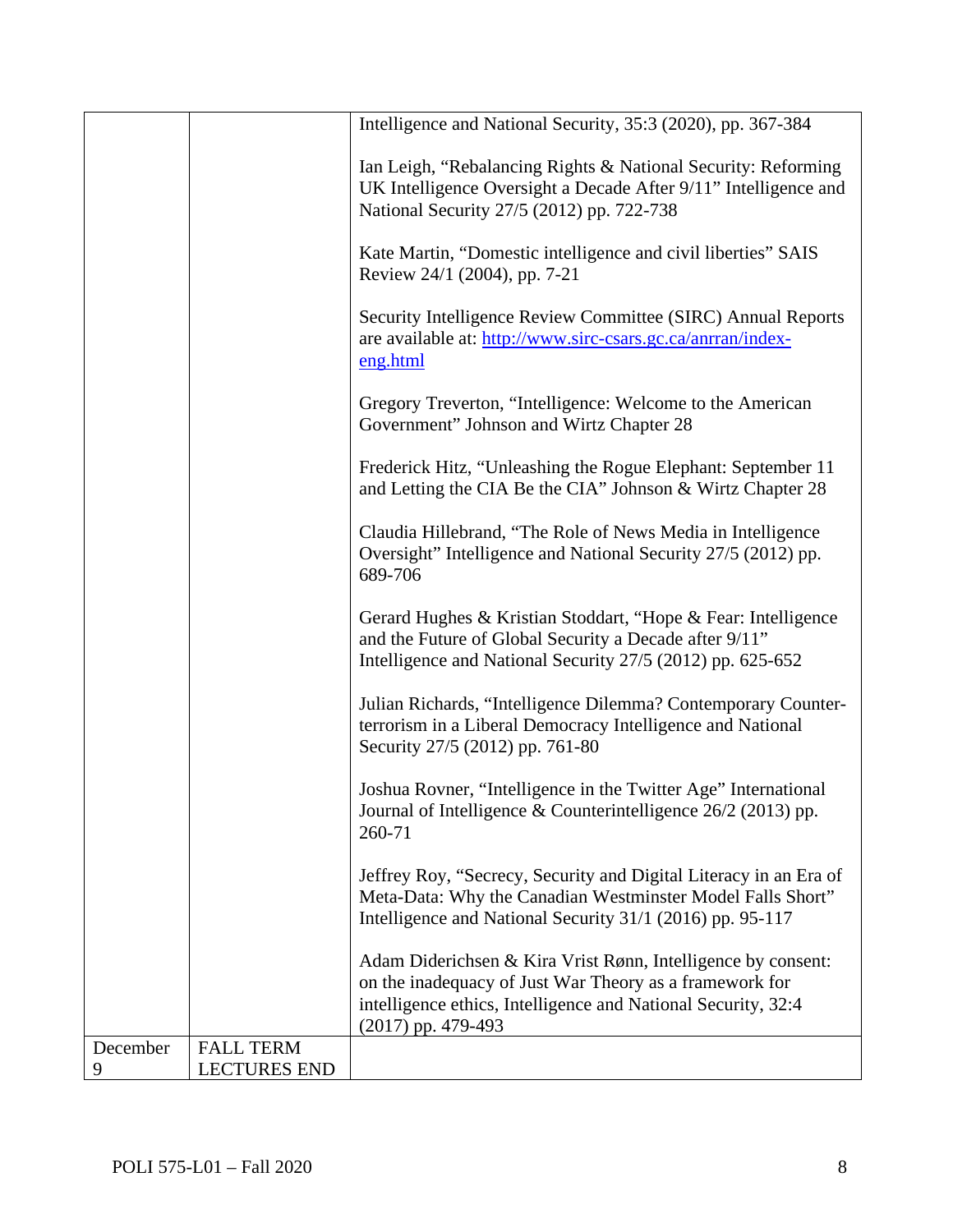Please note that the above schedule is tentative and may change as the need arises.

### **ASSIGNMENTS**

For each short assignment, you will be given a case study to analyse and will have a one or more questions to answer on that case study. You do not need to conduct additional research or use further sources, beyond the case study, to answer the question(s). Your answer will be assessed on your detailed analysis of the information in the case study, along with your understanding of the themes of course to that point.

Both short assignments should be submitted electronically via email or Dropbox.

Each assignment should be written in 12-point font, and should be 5 pages in length. References within the assignment to the case study need only note the page number; any additional sources should be noted at the end of the assignment in a bibliography which is not counted towards the 5 page limit.

#### **RESEARCH PAPER**

Students should select topics and questions for their research papers in consultation with the instructor.

The research paper should be submitted electronically via email or Dropbox.

Each assignment should be written in 12-point font, and should be 20 pages in length. Students may use any major system of referencing, but must do so correctly and consistently.

### **PARTICIPATION**

The participation mark will be based on contributions via the Discussion feature of D2L. After the introductory week, there are 8 weeks with a substantive topic and additional readings: September 14, 21, 28, October 5, 19, 26, November 16, 23 and December 7. In each of those weeks, there will be a question provided on that topic following the synchronous part of the class on Monday. The Discussion feature of D2L will be open for each weekly topic from the end of class on Monday until 5pm on the following Sunday. Participation will be assessed for each of those weeks. You need to provide at least one substantive comment on the weekly question and at least one response to someone else's substantive comment. This is a minimum level of contribution - to attain a better participation mark, you will need to provide high quality contributions more frequently. To obtain a better participation mark, you should make use of the additional readings listed above to go beyond the points within the lecture or textbook.

Participation Rubric:

#### **Overview**

Posted messages should be significant – helping the discussion move forward. There are a variety of ways to do this, including (generally in some combination over the course of the week or within a posting):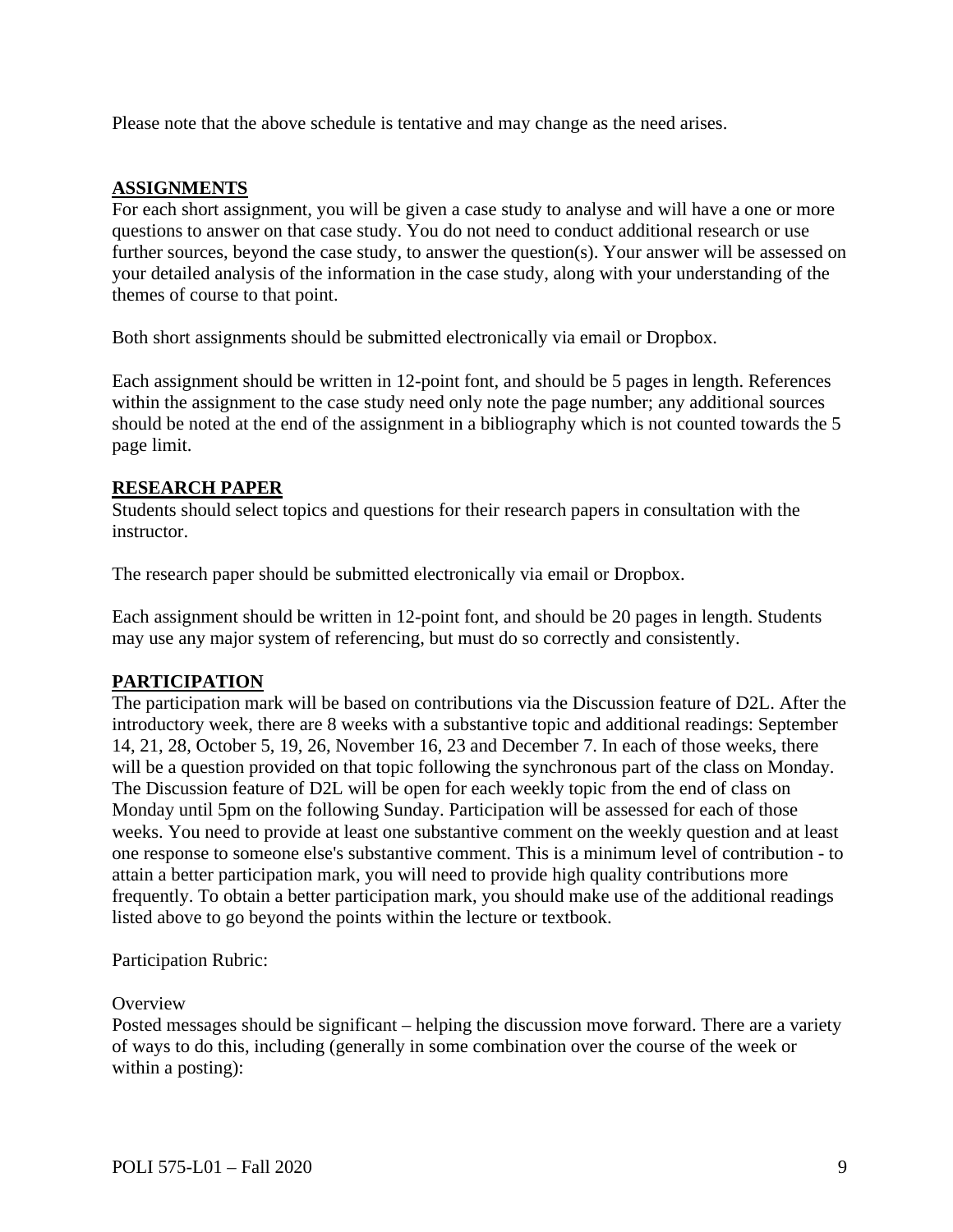- Providing concrete examples, perhaps from your own experience
- Describing possible consequences or implications
- Challenging something that has been posted in the discussion perhaps by playing "devil's advocate"
- Posing a clarifying question
- Suggesting a different perspective or interpretation
- Pulling in related information from other sources books, articles, websites, other courses, etc.

Your participation score for a given week will be based on the number and quality of messages you post to that week's discussion. Participation will be evaluated in terms of quality as well as quantity, based on the following scale:

| Criteria          | Excellent         | Good              | Fair            | Poor               |
|-------------------|-------------------|-------------------|-----------------|--------------------|
| Timeliness and    | 3-4 or more       | 2-3 postings      | 2-3 postings;   | 1-2 postings;      |
| quantity of       | postings; well    | distributed       | postings not    | postings not       |
| discussion        | distributed       | throughout the    | distributed     | distributed        |
| responses         | throughout the    | week.             | throughout the  | throughout the     |
|                   | week              |                   | week            | week               |
| Responsiveness    | Readings were     | Readings were     | Little use made | Little or no use   |
| to                | understood and    | understood and    | of readings.    | made of            |
| discussion topics | incorporated into | incorporated into |                 | readings.          |
| and               | discussion as it  | discussion as it  |                 | Postings have      |
| demonstration     | relates to topic. | relates to topic. |                 | questionable       |
| of knowledge      |                   |                   |                 | relationships to   |
| and               |                   |                   |                 | discussion         |
| understanding     |                   |                   |                 | questions and/or   |
| from              |                   |                   |                 | readings; they     |
| assigned          |                   |                   |                 | are                |
| readings.         |                   |                   |                 | non-substantive.   |
| Ability of        | Two or more       | At least one      | At least two    | Postings do little |
| postings          | responses add     | posting           | postings        | to move            |
| to move           | significantly to  | adds              | supplement or   | discussion         |
| discussion        | the discussions   | significantly     | add moderately  | forward            |
| forward.          | (e.g. identifying | to the            | to the          |                    |
|                   | important         | discussion.       | discussion      |                    |
|                   | relationships,    |                   |                 |                    |
|                   | offering a fresh  |                   |                 |                    |
|                   | perspective or    |                   |                 |                    |
|                   | critique of a     |                   |                 |                    |
|                   | point;            |                   |                 |                    |
|                   | offers supporting |                   |                 |                    |
|                   | evidence).        |                   |                 |                    |
| Points            | 5                 | 3                 | $\mathbf{1}$    | $\overline{0}$     |

\*adapted from a rubric developed by Don Stepich; modified by Jennifer Richardson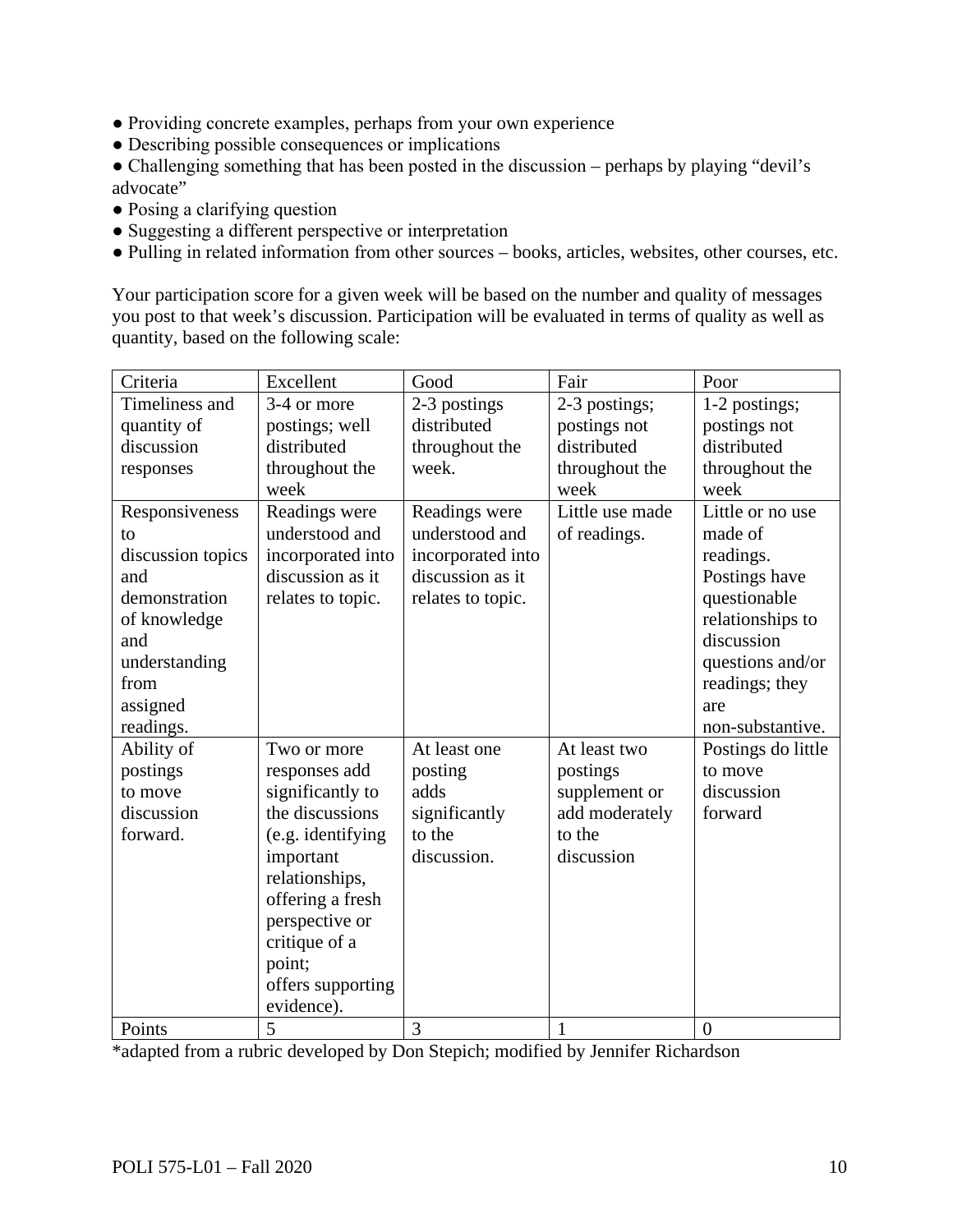Protocol for posting threads and contributing to an online discussion are as follows:

- Postings should be evenly distributed during the discussion period (not concentrated all on one day or at the beginning and/or end of the period).
- Postings should be a minimum of one short paragraph and a maximum of two paragraphs.

● Avoid postings that are limited to 'I agree' or 'great idea', etc. If you agree (or disagree) with a posting, then say why you agree by supporting your statement with concepts from the readings or by bringing in a related example or experience.

● Address the questions as much as possible (don't let the discussion stray).

• Try to use quotes from the articles that support your postings. Include page numbers when you do

- that.
- Use proper netiquette (proper language, typing, etc.)

"Non-substantive" messages may indicate agreement or disagreement with a prior message, but they are too general to help move the discussion forward.

"Moderate" messages add to the discussion by clarifying information or showing how it can be applied in a particular situation, but they don't break down individual thoughts and ideas to create something new or criticize an idea based on new thoughts.

"Significant" messages add to the discussion by identifying important relationships, putting ideas together in some unique way, or offering a critique as a point of discussion.

A final guideline for postings, make sure your posted comments are CRISP:

#### Considerate

You may have strong views and will want to express those views. That's great. But remember that others may have equally strong views that are the polar opposite of your views. Feel free to question, challenge, or disagree with anything in the discussion, but do so in a respectful, considerate way.

#### Reflective

An asynchronous discussion may lack the spontaneity of a live discussion. But this can be an advantage. There is more time to think before responding. Take the time to think about the ideas that have been expressed (in the readings and the discussion) from the perspective of your own experience. Then add your own comments and insights.

#### Interactive

Remember that you're a participant in a discussion and talk with one another. Cut and paste parts of previous messages into your message. The idea is to be interactive, not just active.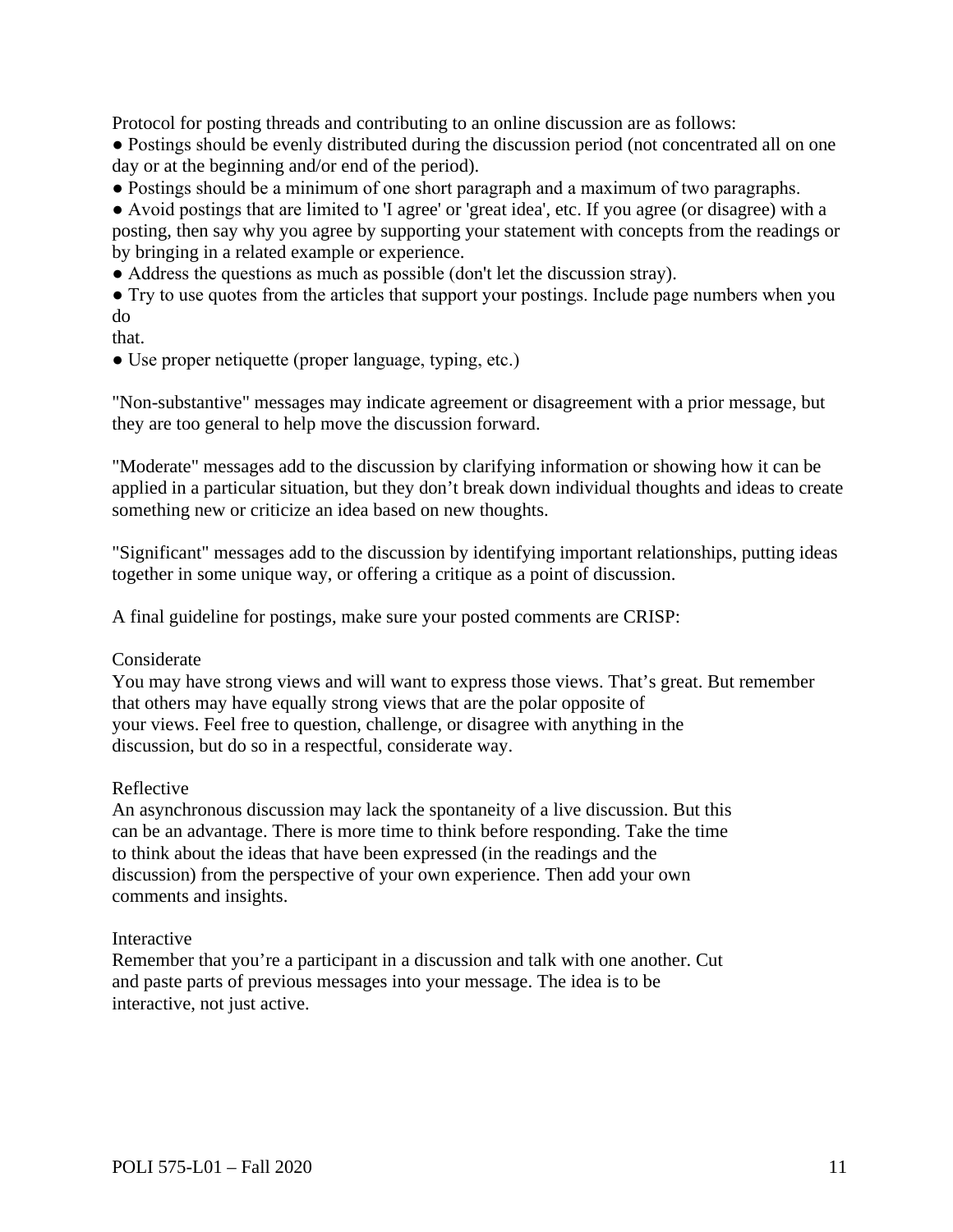#### **Succinct**

Get to the point. Short, focused messages are usually more effective than long comments.

#### Pertinent

Comments and questions should be related to the discussion topic. There will be times when you want to talk with someone about something unrelated to the topic. That's fine, but this is not the place to do that. When you enter into a weekly discussion, please remember that you're in a classroom, not a chat room.

This rubric is adapted from "Participation in Class Discussions – Scoring and Examples". This can be found at: [https://www.purdue.edu/innovativelearning/supporting](https://www.purdue.edu/innovativelearning/supporting-instruction/portal/files/8.2_Sample_Discussion_Board_Rubric_LDT.pdf)[instruction/portal/files/8.2\\_Sample\\_Discussion\\_Board\\_Rubric\\_LDT.pdf](https://www.purdue.edu/innovativelearning/supporting-instruction/portal/files/8.2_Sample_Discussion_Board_Rubric_LDT.pdf) © 2018 Purdue University. This work is licensed under a Creative Commons BY-NC-ND 4.0 International License. Written by the Learning Design and Technology Program at Purdue University

### **WRITING STATEMENT**

Written assignments are often required in Political Science courses, and the quality of writing skills, including but not limited to such elements as grammar, punctuation, sentence structure, clarity, citation, and organization, will be taken into account in the determination of grades. Students are encouraged to make use of the services offered through Writing Support Services in the Student Success Centre by contacting them at [http://www.ucalgary.ca/ssc/writing-support.](http://www.ucalgary.ca/ssc/writing-support)

| $A+ (91-100)$ | $B+ (77-79)$  | $C+$ (67-69) | $D+ (55-59)$ |
|---------------|---------------|--------------|--------------|
| $A(85-90)$    | $B(73-76)$    | $C(63-66)$   | $D(50-54)$   |
| $A - (80-84)$ | $B - (70-72)$ | $C- (60-62)$ | $F(0-49)$    |

**GRADING SCALE** The following grading scale will be used:

#### **LATE PENALTIES**

Overdue work will not be accepted unless there is a legitimate reason for the lateness that is accompanied by supporting evidence.

### **INSTRUCTOR GUIDELINES**

Students requiring assistance are encouraged to speak to the instructor during class. Should you wish to meet outside of class, please email to make an appointment. It is to the student's advantage to keep such appointments. All meetings will be held virtually.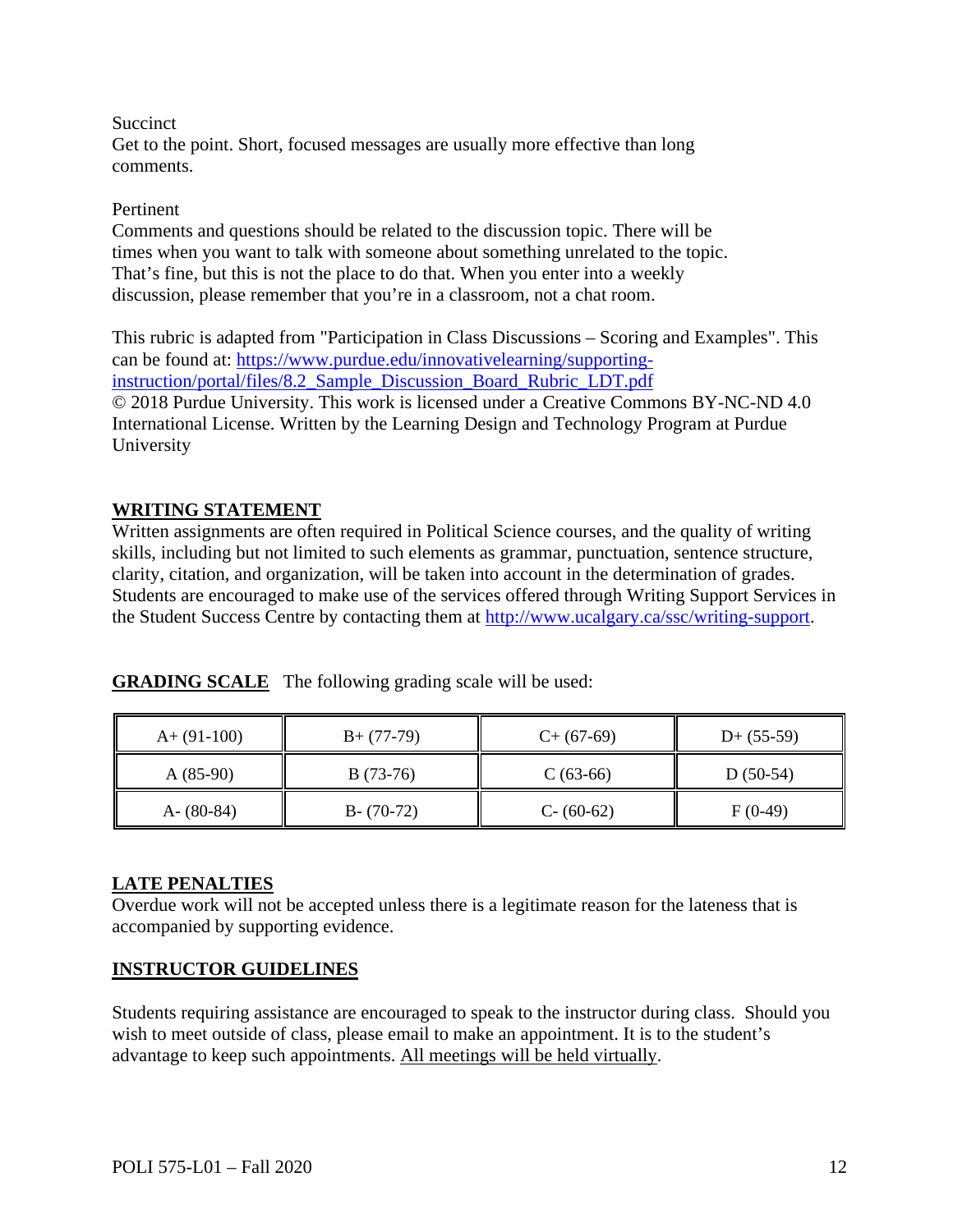# **IMPORTANT POLICIES AND INFORMATION**

### **Supporting Documentation and the Use of a Statutory Declaration**

As stated in the University Calendar:

Students may be asked to provide supporting documentation for an exemption/special request. This may include, but is not limited to, a prolonged absence from a course where participation is required, a missed course assessment, a deferred examination, or an appeal. Students are encouraged to submit documentation that will support their situation. Supporting documentation may be dependent on the reason noted in their personal statement/explanation provided to explain their situation. This could be medical certificate/documentation, references, police reports, invitation letter, third party letter of support or a statutory declaration etc. The decision to provide supporting documentation that best suits the situation is at the discretion of the student. Students cannot be required to provide specific supporting documentation, such as a medical note.

Students can make a Statutory Declaration as their supporting documentation (available at [ucalgary.ca/registrar\)](http://www.ucalgary.ca/registrar). This requires students to make a declaration in the presence of a Commissioner for Oaths. It demonstrates the importance of honest and accurate information provided and is a legally binding declaration. Several registered Commissioners for Oaths are available to students at no charge, on campus. For a list of locations to access a Commissioners for Oaths, visit [ucalgary.ca/registrar\)](http://www.ucalgary.ca/registrar).

Falsification of any supporting documentation will be taken very seriously and may result in disciplinary action through the Academic Discipline regulations or the Student Non-Academic Misconduct policy.

This statement is accessible at:<https://www.ucalgary.ca/pubs/calendar/current/m-1.html>

#### **Absence From a Mid-term Examination**

Students who are absent from a scheduled term test or quiz for legitimate reasons are responsible for contacting the instructor via email within 48 hours of the missed test to discuss alternative arrangements. A copy of this email may be requested as proof of the attempt to contact the instructor. Any student who fails to do so forfeits the right to a makeup test.

#### **Deferral of a Final Examination**

Deferral of a final examination can be granted for reasons of illness, domestic affliction, and unforeseen circumstances, as well as to those with three (3) final exams scheduled within a 24 hour period. Deferred final exams will not be granted to those who sit the exam, who have made travel arrangements that conflict with their exam, or who have misread the examination timetable. The decision to allow a deferred final exam rests not with the instructor but with Enrolment Services. Instructors should, however, be notified if you will be absent during the examination. The Application for Deferred Final Exam, deadlines, requirements and submission instructions can be found on the Enrolment Services website at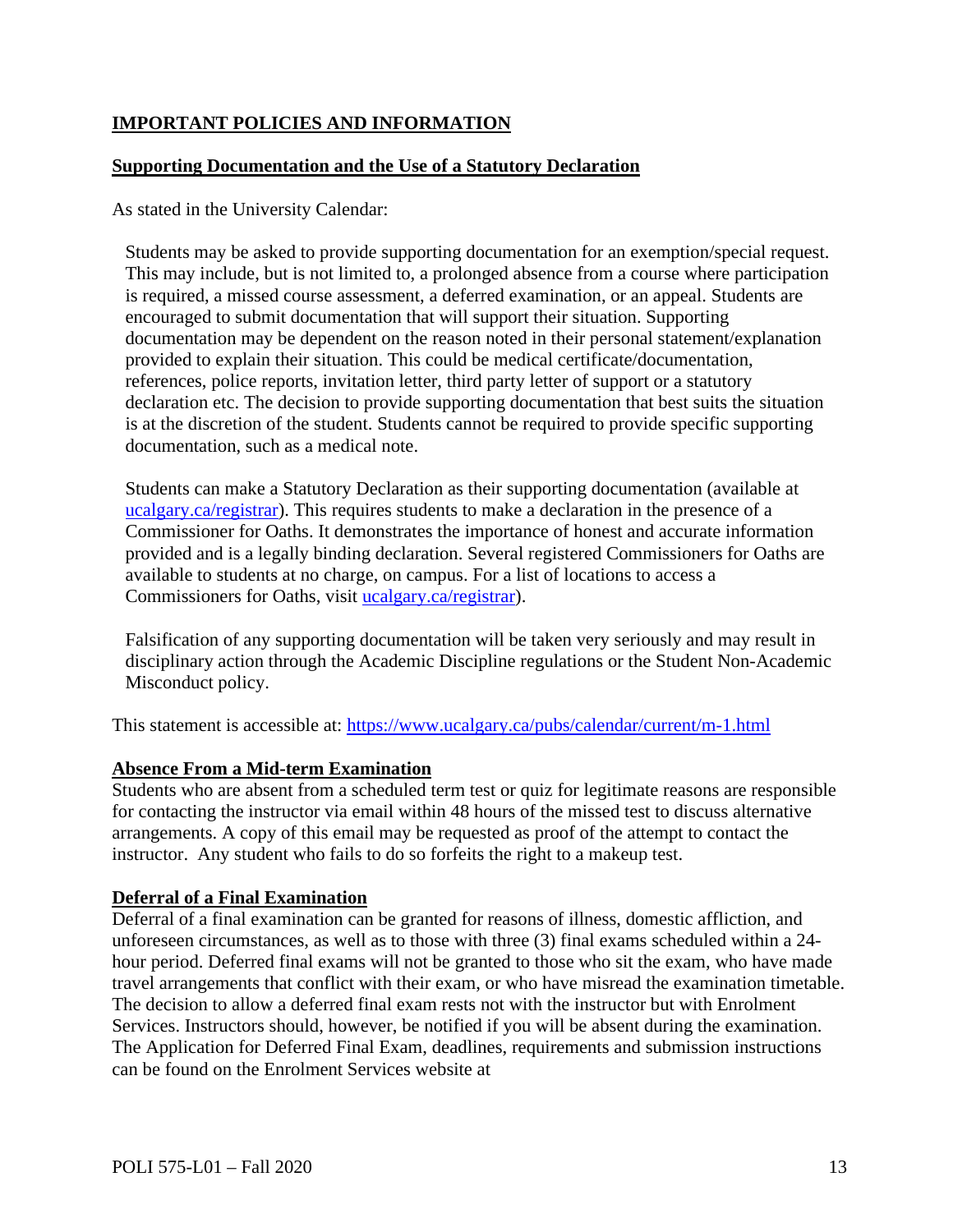[https://www.ucalgary.ca/registrar/exams/deferred-exams.](https://www.ucalgary.ca/registrar/exams/deferred-exams)

## **Appeals**

If a student has a concern about the course or a grade they have been assigned, they must first discuss their concerns with the instructor. If this does not resolve the matter, the student then proceed with an academic appeal. The first step in an academic appeal is to set up a meeting with the Department Head. Appeals must be requested within 15 days of receipt of the graded assignment.

## **University Regulations**

Students are responsible for familiarizing themselves with the University policies found in the Academic Regulations sections of the Calendar at [www.ucalgary.ca/pubs/calendar/current/academic-regs.html.](http://www.ucalgary.ca/pubs/calendar/current/academic-regs.html)

### **Student Accommodations**

Students seeking an accommodation based on disability or medical concerns should contact Student Accessibility Services; SAS will process the request and issue letters of accommodation to instructors. For additional information on support services and accommodations for students with disabilities, visit [www.ucalgary.ca/access/.](http://www.ucalgary.ca/access/)

Students who require an accommodation in relation to their coursework based on a protected ground other than disability should communicate this need in writing to their Instructor.

The full policy on Student Accommodations is available at [http://www.ucalgary.ca/policies/files/policies/student-accommodation-policy.pdf.](http://www.ucalgary.ca/policies/files/policies/student-accommodation-policy.pdf)

### **Plagiarism and Other Forms of Academic Misconduct**

Academic misconduct in any form (e.g. cheating, plagiarism) is a serious academic offence that can lead to disciplinary probation, suspension or expulsion from the University. Students are expected to be familiar with the standards surrounding academic honesty; these can be found in the University of Calgary calendar at [http://www.ucalgary.ca/pubs/calendar/current/k.html.](http://www.ucalgary.ca/pubs/calendar/current/k.html) Such offences will be taken seriously and reported immediately, as required by Faculty of Arts policy.

# **Required Access to Technology**

Please see the University's resource page at [https://ucalgary.service](https://ucalgary.service-now.com/it?id=kb_article&sys_id=86e7438013753ac06f3afbb2e144b031)[now.com/it?id=kb\\_article&sys\\_id=86e7438013753ac06f3afbb2e144b031](https://ucalgary.service-now.com/it?id=kb_article&sys_id=86e7438013753ac06f3afbb2e144b031)

### **Copyright Legislation**

As stated in the University of Calgary Calendar, Academic Regulations, "students are required to read the University of Calgary policy on Acceptable Use of Material Protected by Copyright and requirements of the copyright act to ensure they are aware of the consequences of unauthorised sharing of course materials (including instructor notes, electronic versions of textbooks etc.). Students who use material protected by copyright in violation of this policy may be disciplined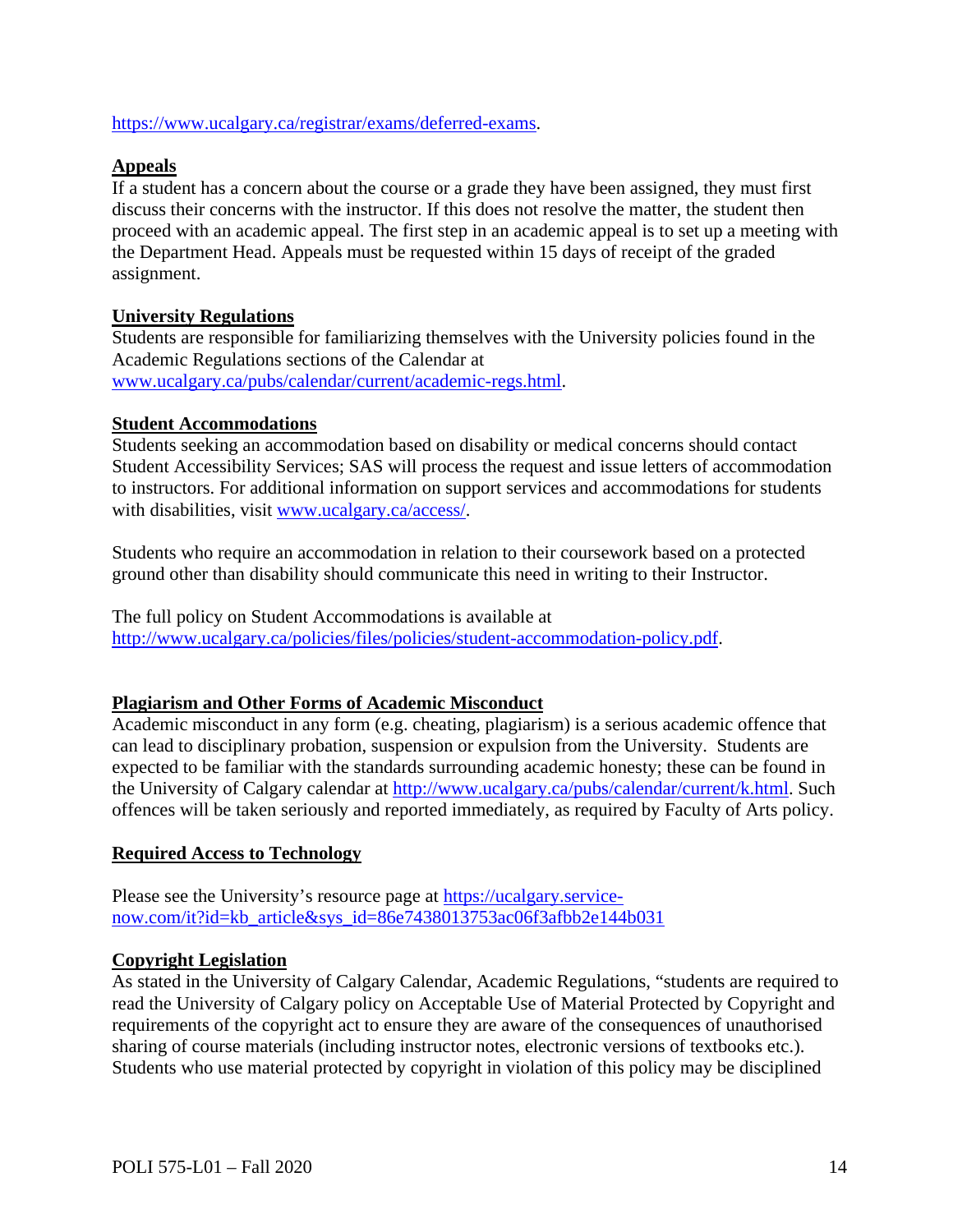under the Non-Academic Misconduct Policy."

[https://www.ucalgary.ca/policies/files/policies/acceptable-use-of-electronic-resources-and](https://www.ucalgary.ca/policies/files/policies/acceptable-use-of-electronic-resources-and-information-policy.pdf)[information-policy.pdf](https://www.ucalgary.ca/policies/files/policies/acceptable-use-of-electronic-resources-and-information-policy.pdf) and<https://laws-lois.justice.gc.ca/eng/acts/C-42/index.html>

### **Instructor Intellectual Property**

Course materials created by instructors (including presentations and posted notes, labs, case studies, assignments and exams) remain the intellectual property of the instructor. These materials may NOT be reproduced, redistributed or copied without the explicit consent of the instructor. The posting of course materials to third party websites such as note-sharing sites without permission is prohibited. Sharing of extracts of these course materials with other students enrolled in the course at the same time may be allowed under fair dealing.

### **Freedom of Information and Protection of Privacy (FOIP)**

FOIP legislation requires that instructors maintain the confidentiality of student information. In practice, this means that student assignment and tests cannot be left for collection in any public place without the consent of the student. It also means that grades cannot be distributed via email. Final exams are kept by instructors but can be viewed by contacting them or the main office in the Department of Political Science. Any uncollected assignments and tests meant to be returned will be destroyed after six months from the end of term; final examinations are destroyed after one year.

#### **Faculty of Arts Program Advising and Student Information Resources**

For program planning and advice, please consult with the Arts Students' Centre by calling 403- 220-3580 or by email at [artsads@ucalgary.ca.](mailto:artsads@ucalgary.ca) You can also visit [arts.ucalgary.ca/advising](http://arts.ucalgary.ca/advising) for program assistance.

For registration (add/drop/swap), paying fees and assistance with your Student Centre, contact Enrolment Services at (403) 210-ROCK [7625].

### **Important Contact Information**

Faculty of Arts Undergraduate Students' Union Representatives Phone: 403-220-6551 Email: [arts1@su.ucalgary.ca,](mailto:arts1@su.ucalgary.ca) [arts2@su.ucalgary.ca,](mailto:arts2@su.ucalgary.ca) [arts3@su.ucalgary.ca,](mailto:arts3@su.ucalgary.ca) [arts4@su.ucalgary.ca](mailto:arts4@su.ucalgary.ca) Students' Union URL: [www.su.ucalgary.ca](http://www.su.ucalgary.ca/)

Graduate Students' Association Phone: 403-220-5997 Email: [askgsa@ucalgary.ca](mailto:askgsa@ucalgary.ca) URL: [www.ucalgary.ca/gsa](http://www.ucalgary.ca/gsa)

Student Ombudsman Phone: 403-220-6420 Email: [ombuds@ucalgary.ca](mailto:ombuds@ucalgary.ca)